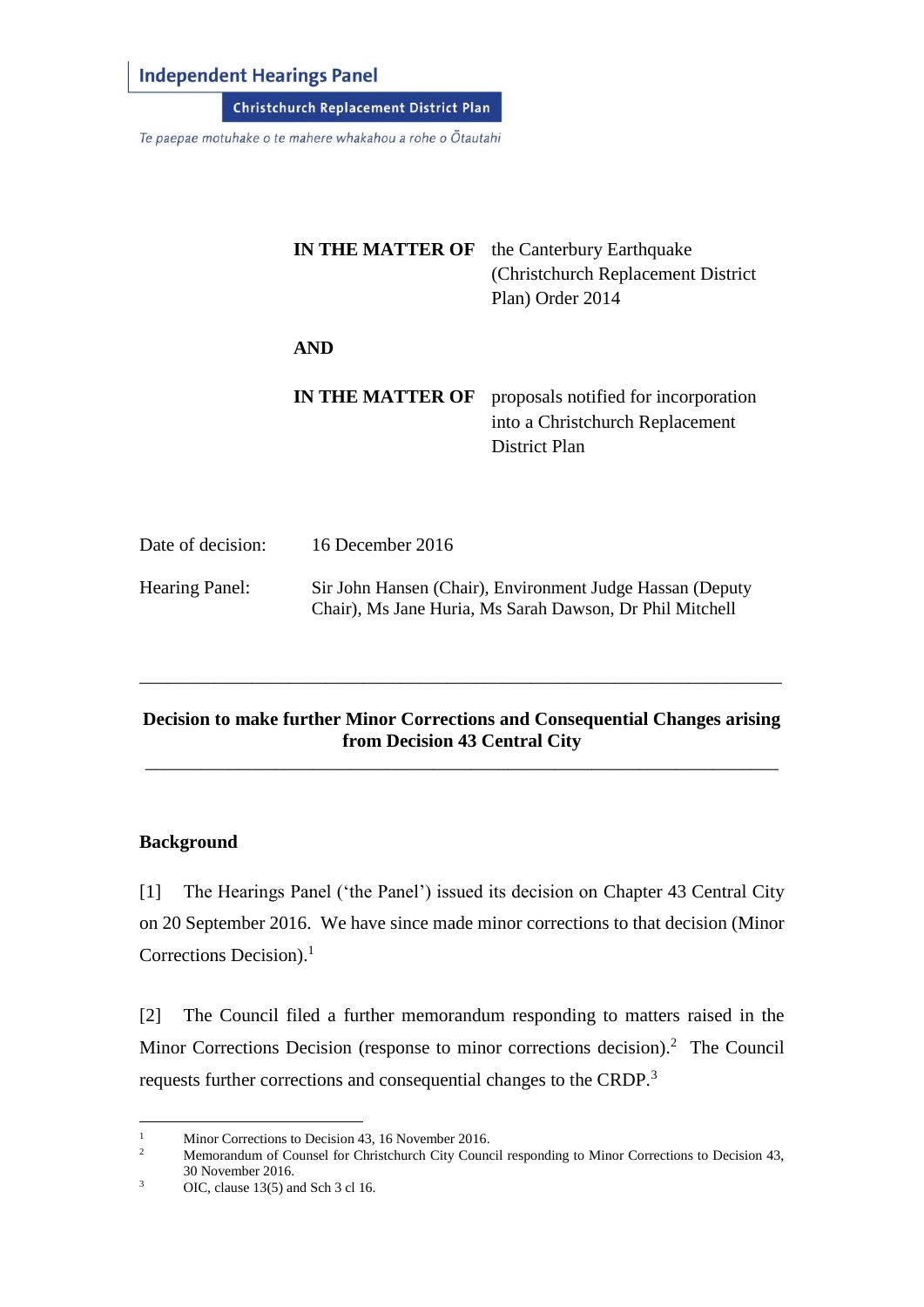- [3] In particular the Council seeks the following:
	- (a) Amendment to drafting of permitted activity rules across the plan; 4
	- (b) Renumbering and restructuring of the CRDP;
	- (c) Corrections to Rules 14.13.2.1 P13, 14.14.2.3 RD1 and RD2;
	- (d) Corrections to Rule 7.3 (e) and (g); and
	- (e) Replacement of Recession Plane diagrams in Appendix 15.5.9.

## **Decision as to minor corrections**

[4] We find as follows:

# *Permitted activity rules*

[5] The Panel agrees that in order to achieve consistency across the CRDP that the change should be made. We have included the amended wording in the consequential changes to each chapter to be issued with the Supplementary Definitions Decision, with the exception of the changes to the Specific Purpose (Lyttelton Port) Zone. We are unable to make the change requested to the Specific Purpose (Lyttelton Port) Zone under the OIC.

## *Renumbering and Restructuring*

[6] Directions have been made in relation to renumbering and restructuring in our Minor Corrections to Decision 56.<sup>5</sup>

 $\overline{a}$ <sup>4</sup> The Council filed a further memorandum updating the changes that it requests to the permitted activity rules to achieve consistency. See Memorandum of Counsel for the Council confirming details in respect of amending permitted activity rule phrasing of the CRDP, 8 December 2016.

<sup>5</sup> Minor Corrections to Decision 56 Chapter 6: General Rules and Procedures (Part) – excluding Noise, Airport matters, and Hagley Park and Chapter 15: Commercial – Lyttelton Mater Plan Overlay Area.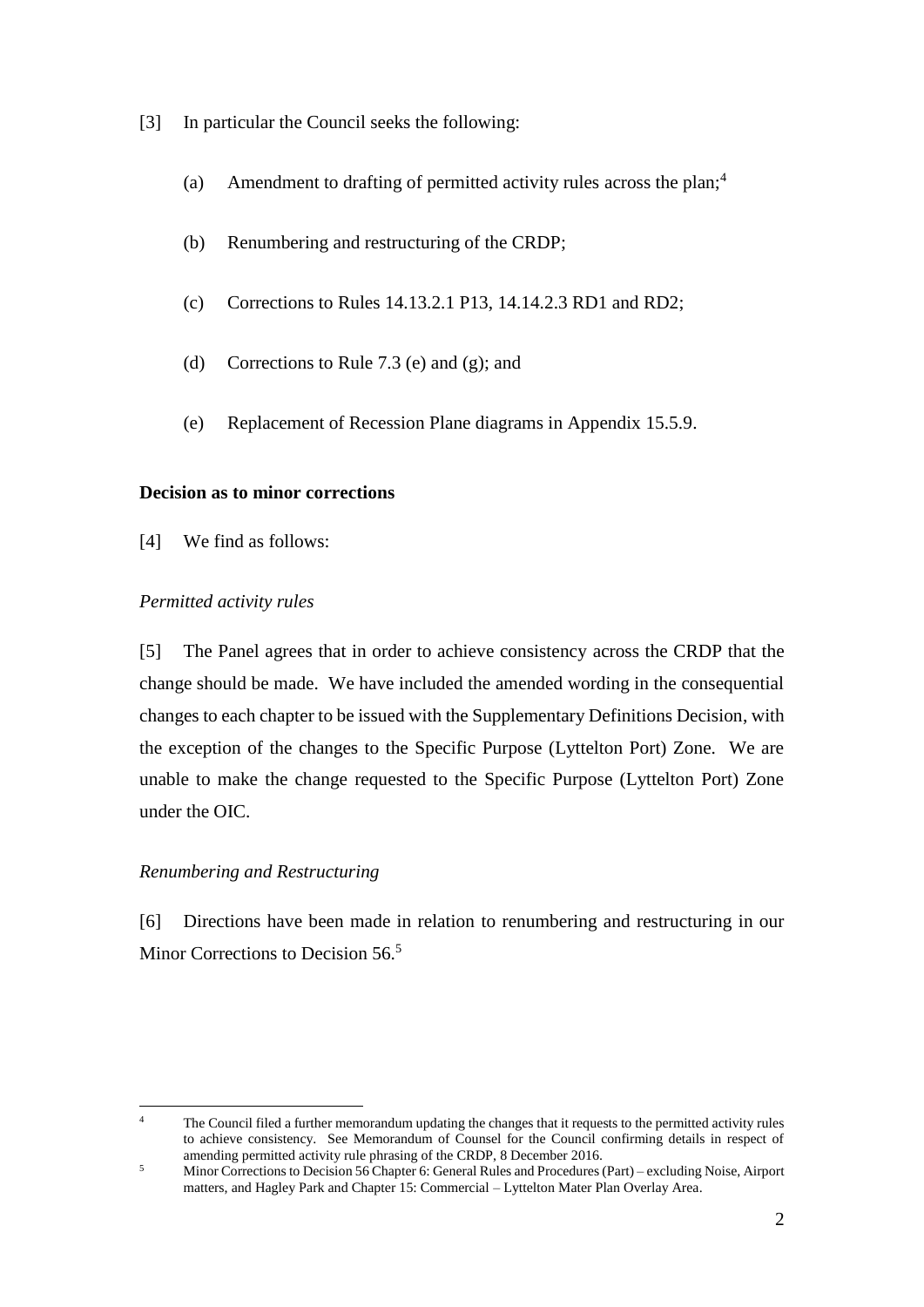#### *Corrections to Rules 14.13.2.1 P13, 14.14.2.3 RD1 and RD2*

[7] This change was originally requested in the Council's second further corrections memorandum. It relates to a correction to the legal description of the property at 52 Rolleston Avenue. The Minor Corrections Decision was silent as to the change requested. We now make that change and have included it in the provisions attached to our Supplementary Definitions Decision.

#### *Corrections to Rule 7.3 (e) and (g)*

 $\overline{a}$ 

[8] We have already addressed this matter in our amendments to Chapter 7 as part of Decision 48 Chapter 7 Transport Deeming Provisions for New and Stopped Roads.<sup>6</sup> As a consequence the rules have been moved to Rule 7.4.0.

### *Replacement of Recession Plane diagrams in Appendix 15.5.9*

[9] The changes to the Recession Plane diagram were approved in our Minor Corrections Decision at [24]. However, the Council has now provided an alternative solution which it submits is a more pragmatic means of carrying out the change to the Recession Plane diagram. The Council has provided replacement wording for the diagrams D and E in Appendix 15.5.9 in its response to minor corrections decision.<sup>7</sup> We accept the wording proposed by the Council is appropriate and direct the Council to include the CRDP as part of the restructuring and renumbering exercise.

<sup>&</sup>lt;sup>6</sup> Decision 48 Chapter 7 Transport in relation to deeming provisions for new and stopped roads, 14 October 2016.

<sup>7</sup> Memorandum of Counsel for Christchurch City Council responding to Minor Corrections to Decision 43, 30 November 2016, at 6.3. The Council provided the updated recession plane diagram as Appendix A, however, it contains an error that needs correcting.